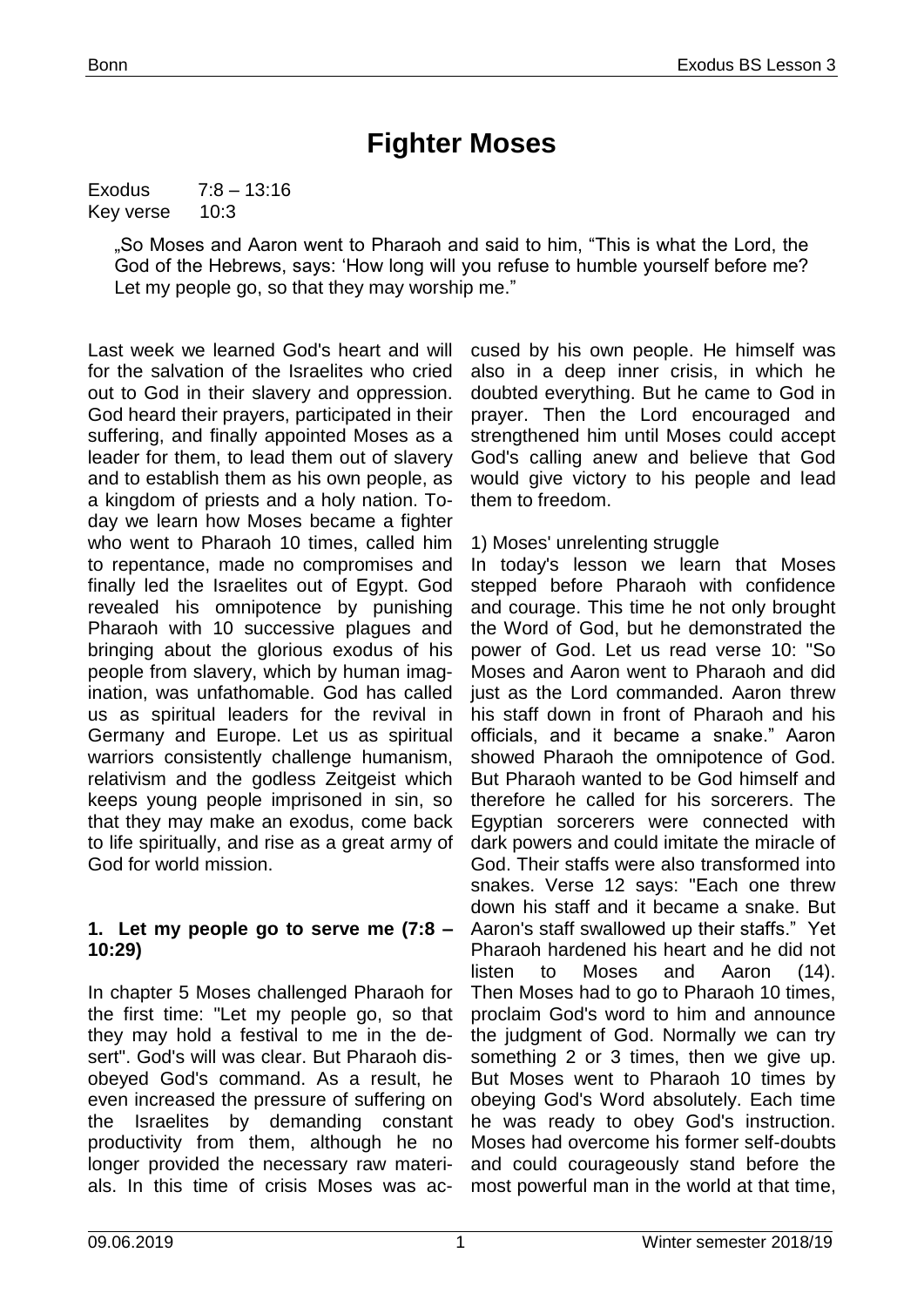and challenge him with the Word of God and with the power of God. Moses could do this because he believed in God and simply obeyed the Word of God.

How often do we feel weak and fearful and only look at ourselves or at what other people think about us? But we learn here from Moses that he simply obeyed the command of God and thus experienced the power of God. God's Word has the power to bring spiritually dead young people back to life and to set them up as a large army of God for world mission. God has often revealed this power through our Bible study. We have seen and experienced for ourselves how young people have been changed by a Word of God. Let us not therefore remain helpless, but challenge the spiritual work of resurrection through faith. Like Moses, let us courageously and resolutely fight 10 rounds and thus experience the mighty work of God.

## 2) The hardened heart of Pharaoh

Verse 13 says, "Yet Pharaoh's heart became hard and he would not listen to them, just as the Lord had said." Pharaoh's heart was hardened. Fear out of stubbornness is a deliberate and malicious rebellion against the dominion of God. It was not a matter of innocent ignorance. Rather, he wanted to be God himself and not submit to the will of God. So he hardened his heart. When he repeatedly disobeyed, his heart was so hardened that in the end he could no longer repent. That is why the Bible says that God had hardened his heart.

# 3) God's power through ten plagues

When Pharaoh rejected God's rule and disobeyed God, God struck him one after the other through ten different plagues. God revealed his power ten times to make Pharaoh repent. First he turned all the water of the Nile into blood, so that they had nothing to drink. Then frogs came, which penetrated everywhere and annoyed Pharaoh even while sleeping. These were disgusting plagues. In the next plague, God revealed his life-giving power by turning dust into mosquitoes. The sorcerers could no longer

imitate this and confessed: "This is the finger of God". This was followed by biting flies. From the 5th plague on, health was attacked, first by a plague of cattle among the grazing animals, and then by festering boils on the people. Finally fundamentals for life were attacked through hail, which killed many animals, grasshoppers, which devoured everything green, and darkness, so that nobody could move any more. They actually had to acknowledge their complete helplessness. When Pharaoh still did not repent, all the firstborn Egyptians had to die in the 10th plague. Only through this was Pharaoh moved to let them go.

These 10 plagues were no accidental catastrophes, but God's hand. Every single plague was announced, it came and ended again. Whenever Moses prayed, the plague was stopped. The message to Pharaoh always remained the same: "Accept God's Lordship. Let God's people go so that they can serve God." Moses called on Pharaoh to repent until the end. God also used these plagues to reveal Himself as the Lord. 7:17 says that Pharaoh would know that God is the Lord. 10:2 says that all Israel was to know that God is the Lord. In this sense, each of these plagues served the glory of God. God wanted to save Israel. Through the process of salvation, God's name was proclaimed throughout the world.

# 4) Pharaoh's fake repentance

These 10 plagues threatened Pharaoh existentially. Again and again he came to Moses with an emergency repentance and asked him for intercession. But this kind of repentance is not true repentance. Pharaoh continued not to accept the Word of God and only tried to avoid the punishment of God. Every time his situation improved and he could breathe again, he fell back into his old rebelliousness. The terrible consequence of his impenitence was that Egypt was devastated by one plague after another. Even the king's officials warned that Egypt would perish. The result of impenitence is the punishment and judgment of God. The last consequence of sin is death. Therefore, we should not remain in disobe-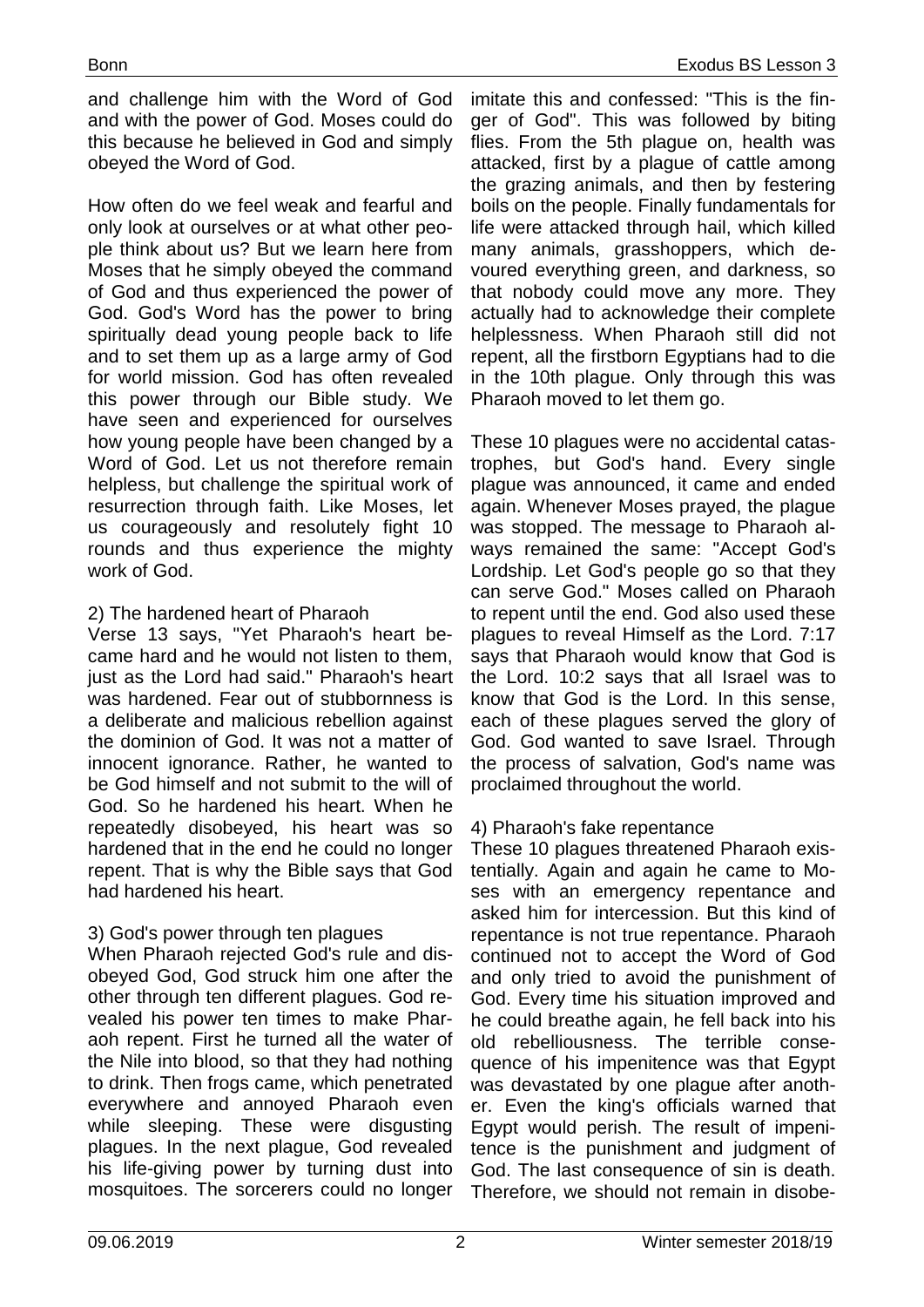dience like Pharaoh, but live our lives in obedience to faith like Moses. Disobedience brings the curse of God upon us, upon our families, and even upon our people, but the obedience of faith brings the overflowing blessing of God.

## 5) God makes a difference

Starting with the 4th plague, we find that God made a clear difference between His people and the Egyptians. While the Egyptians experienced one plague after another, the people of Israel were protected and God did not allow anything to happen to them. God's heart is not punishment or destruction. God's heart is salvation, healing and renewal. In the midst of the announcement of judgment, God repeatedly showed His love. God repeatedly showed Pharaoh the way out by repentance. Those who feared God's Word could bring themselves to safety.

Some may ask why God judges people. But here we see that people judge themselves. God did his best to warn Pharaoh again and again and to lead him to repentance. But when he hardened his heart, he loaded the plagues of God upon himself. In 9:9 we see that many Egyptians accepted the warnings of God and let their people and their animals flee into the houses so that they were not struck by the hailstorm. God always makes a difference. Those who humble themselves before God and obey His Word will experience the abundant blessing of God. But those who deliberately ignore God's Word and remain unrepentant will experience the judgment of God. John 3:16 says about the way of salvation: "For God so loved the world that He gave His one and only Son, that whoever believes in Him should not perish but have eternal life." Whoever accepts Jesus and believes in Him is saved from the terrible consequences of sin and receives eternal life. But the one who rejects the light of God remains in darkness and will be judged by God.

# 6) Moses did not compromise

Moses was a fighter who fought hard against Pharaoh's self-determination and

rebellion. Many times he had to ask the Pharaoh to repent, warn and admonish him and keep God's judgment before his eyes. But Pharaoh ignored the warnings of God by Moses. He tried several times to make clever compromises with Moses: You can sacrifice in Egypt, only the men should go or only the people, but the cattle and their belongings remain here. Satan also tries us again and again to compromise, e.g. not necessarily to leave the old life, to serve the work of God alone or to keep our material for ourselves. But Moses never gave in into Pharaoh's compromise proposals, but insisted that he had to obey God 100% and let the people go. In the course of time Moses became a courageous and strong man. In the beginning he had shown great respect for Pharaoh, but in the end he left Pharaoh "with fierce anger". He knew God's heart, which was angry with Pharaoh. He was humble before God, but courageous and challenging before men, even before Pharaoh.

The Zeitgeist of unbelief, relativism, and humanism is very strong. But God wants to use us as spiritual fighters who challenge this Pharaoh through our one-to-one Bible study. God wants the students to come out of the clutches of sin and the spirit of the time, to be spiritually awakened and to be able to rise as a vast army of God for world mission.

Moses fought with the power of God against the hardened Pharaoh to free his people from Egypt. Ezra struggled with Bible study to lead his people back to obedience of faith and to spiritual awakening. God's work is always done by a spiritual leader who fights consistently against the Pharaoh of his time. Humanism declares that one person is unimportant and that everybody should just live according to his own ideas. But although in modern society everybody is trying to fulfill his own dreams, they search in vain for the meaning of their lives, and many eventually commit suicide. But in God's eyes one person is very important. God created each person according to his own image. "God saw all that he had made, and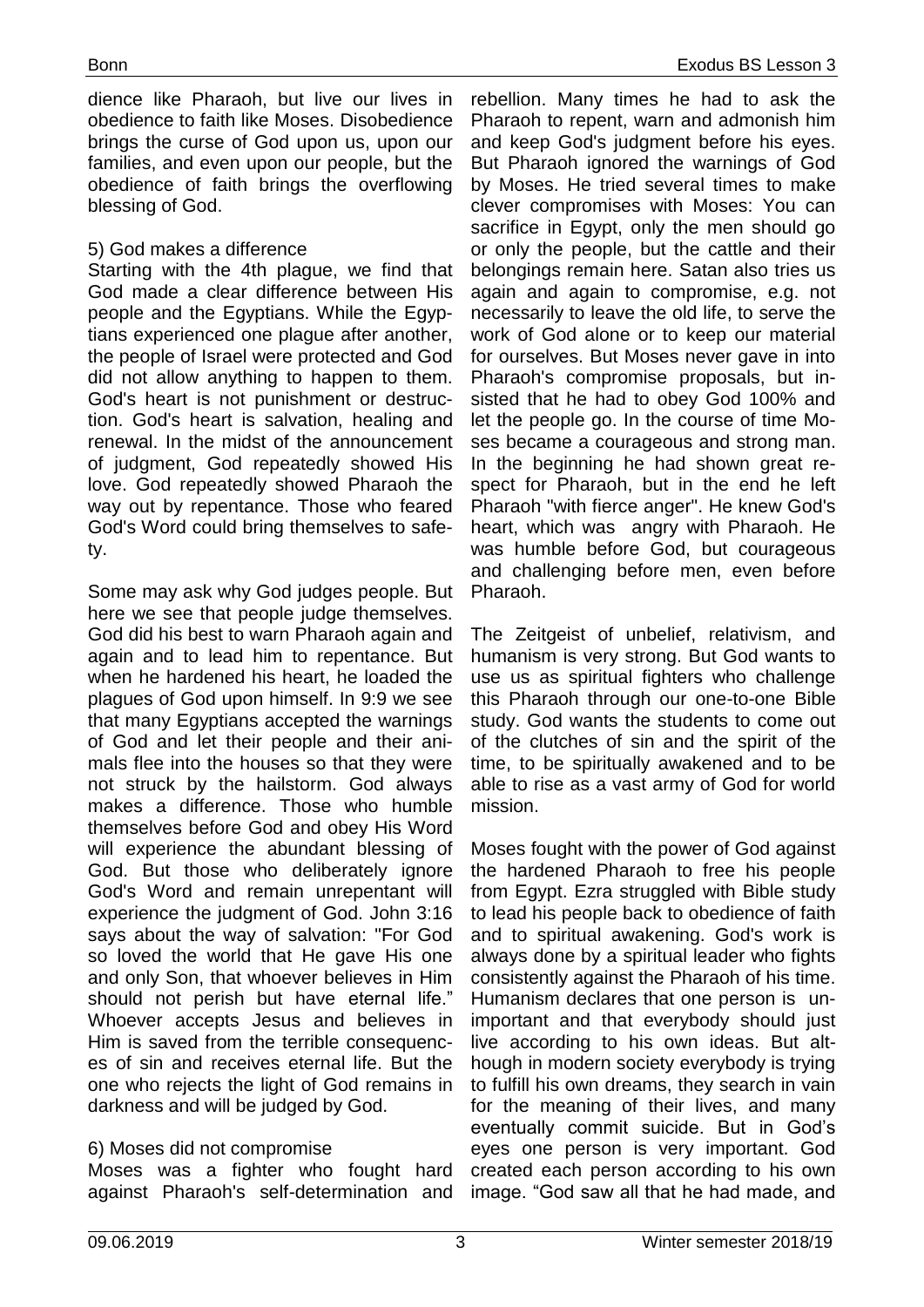it was very good." (Gen 1:31) One person who obeys God changes the flow of history. It may be a leader like Moses, a prayer mother like Monica, or a bible teacher like Ezra. I pray that I and each of us, as fighters of faith, will fight without compromise against the spirit of the times and thus be used for the work of spiritual revival and the establishment of Germany and Europe as shepherd nations.

A young man was very comfortable and not very disciplined. For a long time, he could not make any progress in his studies. But his shepherd fought for him many rounds to lead him to the word of God and to teach him faith in God and to fight to the end. Last week we heard the good news that he successfully passed his final exam. It was because his shepherd and many coworkers fought for him in prayer. May God help him to thank God for his grace and to also stand up as a fighter for the young people.

Another young man was very attracted to money, the fun and the sporting events that captured his heart again and again. But his shepherd did not give up the spiritual fight against the worldly spirit and helped him through many rounds to obey God. He fought for him to accept God's plan for his life and to receive spiritual training. Because his shepherd never gave up, he could decide to accept God's mission and now he is growing as a Noah of the 21st century, especially for the students of the Bonn-Rhine-Sieg University of Applied Sciences.

In our time, many spiritual leaders are fearful and would rather apologize than rebuke sin clearly or even take action against it. I was one of those who lived deceived by humanism and therefore had no spiritual authority. But here I may learn from Moses to consistently challenge the Pharaoh of that time, especially humanism and unbelief, and to plant the obedience of faith in the hearts of young people. God wants to use us as spiritual fighters like Moses, that through us young people may come to spiritual revival, that Europe may again be used as a shepherd nation for world mission.

## **2. The killing of the firstborn and the exodus of the Israelites (11:1 – 13:16)**

Let us read 11:1: "Now the Lord had said to Moses, "I will bring one more plague on Pharaoh and on Egypt. After that, he will let you go from here, and when he does, he will drive you out completely". Moses announced the last plague, the killing of the firstborn of all the Egyptians. God had waited so patiently for Pharaoh's repentance. But when he would not obey, God had to force him to his knees. If they experienced the plague of death, they would eventually drive the Israelites away.

In preparation, all Israelites, men and women, were to borrow gold jewelry from their neighbors for the sacrificial feast. They would later take it with them as booty from Egypt. Moses announced the plan exactly to Pharaoh: the angel of the Lord would strike all the firstborn of man and cattle in Egypt, and not even a dog would bark against Israel. Then Pharaoh himself would drive them away and Moses and the people would move out. This time Moses left Pharaoh with fierce anger, because Pharaoh was so hardened against the Word of God.

Chapter 12 contains a detailed description of how the Israelites should prepare for the Passover and the Exodus. A male lamb had to be slaughtered in each house. With the blood of the lamb the doorposts and the threshold were painted, as a sign for the angel of death to pass by this house. The flesh was roasted over the fire and was to be eaten completely that night. Let us read verses 11 to 13. God would kill all the firstborn of the Egyptians, but among the Israelites who relied on the blood of the Lamb and painted it on their doorposts, he would pass by and spare them. "Passa" means "to pass". God's angel of judgment would pass over the Israelites and save them. The day of judgment over Egypt was also the day of redemption for Israel.